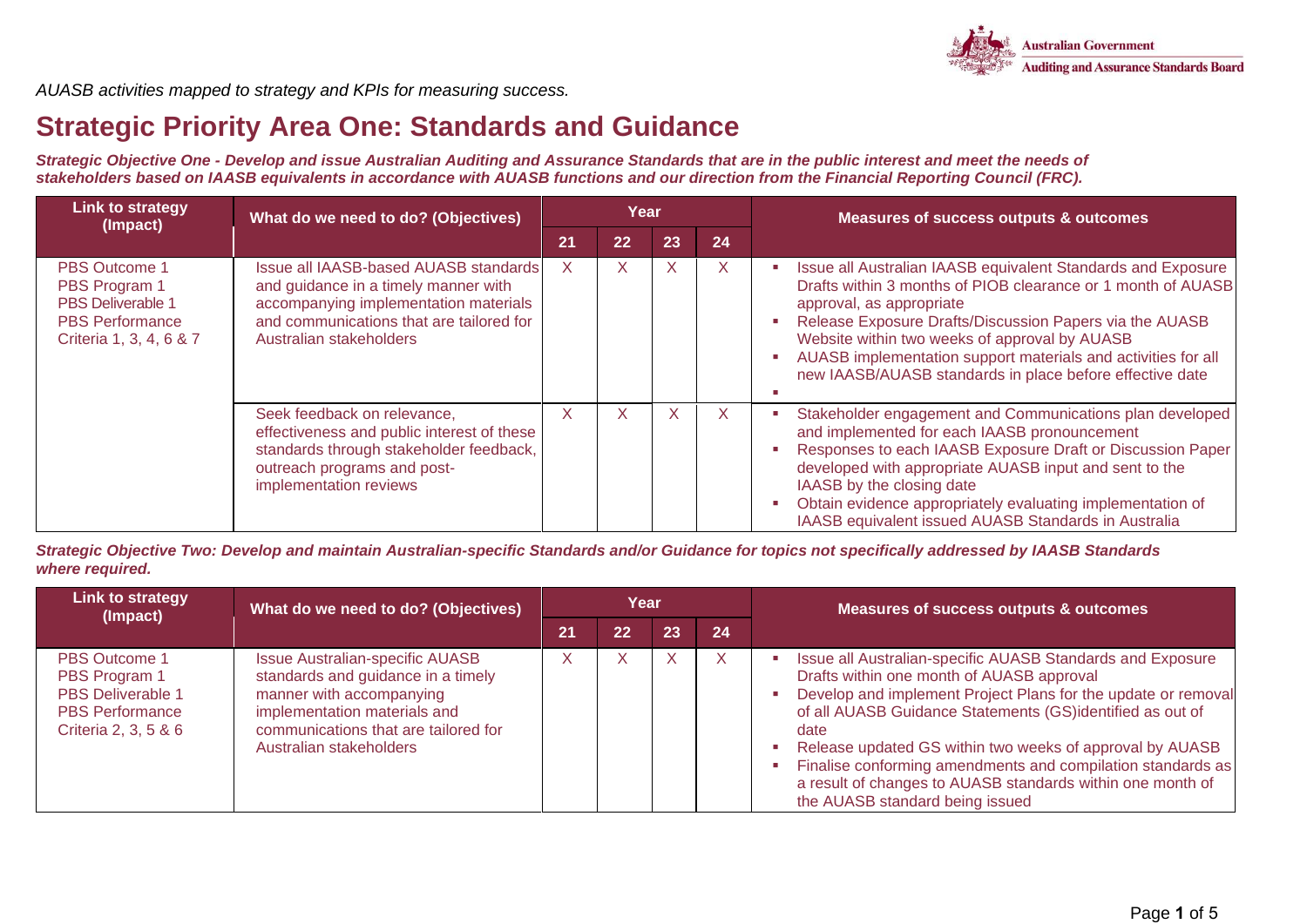

| Seek feedback on relevance,<br>effectiveness and public interest of<br>Australian-specific standards and<br>guidance through stakeholder feedback,<br>outreach programs and post-<br>implementation reviews |   | - X | - X | Stakeholder engagement and Communications plan developed<br>and implemented for each AUASB pronouncement<br>Conduct post-implementation reviews of Australian specific<br>AUASB Standards, within 2 years of their operative date. |
|-------------------------------------------------------------------------------------------------------------------------------------------------------------------------------------------------------------|---|-----|-----|------------------------------------------------------------------------------------------------------------------------------------------------------------------------------------------------------------------------------------|
| Identify gaps in the AUASB Framework<br>where guidance is required and issue<br><b>Guidance Statements or Bulletins to</b><br>address these                                                                 | X |     |     | Review and update other AUASB Framework<br>Pronouncements, as required.                                                                                                                                                            |

### **Strategic Priority Area Two: International Influence**

*Strategic Objective Three: Influence international standards and guidance to achieve public interest outcomes and serve as the most effective base possible for Australian auditing and assurance standards.*

| <b>Link to strategy</b><br>(Impact)                                                                          | What do we need to do? (Objectives)                                                                                                                                                          |              | Year |    |         | <b>Measures of success outputs &amp; outcomes</b>                                                                                                                                                                                                                                                                                                                                                                                                                                                                           |
|--------------------------------------------------------------------------------------------------------------|----------------------------------------------------------------------------------------------------------------------------------------------------------------------------------------------|--------------|------|----|---------|-----------------------------------------------------------------------------------------------------------------------------------------------------------------------------------------------------------------------------------------------------------------------------------------------------------------------------------------------------------------------------------------------------------------------------------------------------------------------------------------------------------------------------|
|                                                                                                              |                                                                                                                                                                                              | 21           | 22   | 23 | 24      |                                                                                                                                                                                                                                                                                                                                                                                                                                                                                                                             |
| <b>PBS Outcome 1</b><br>PBS Program 1<br>PBS Deliverable 3<br><b>PBS Performance</b><br>Criteria 1, 3, 4 & 7 | Build and maintain strong international<br>relationships with the IAASB and like-<br>minded Global and National Auditing<br><b>Standard Setters, particularly New</b><br>Zealand and Canada. | $\mathsf{X}$ | X    | X  | $\sf X$ | Increased dialogue with and recognition from IAASB for NSS<br>ш<br>initiatives<br>Increased interaction and collaboration with likeminded<br>National Auditing Standards Setters, particularly New<br>Zealand and Canada, on Identified Projects on each<br>Standard-Setters' Work Agenda.<br>Increased influence of NSS on IAASB Agenda and<br><b>Outcomes</b><br>Identify and implement initiatives to collaborate on key<br>international auditing and assurance focus areas with other<br>key national standard-setters |
|                                                                                                              | Demonstrate the AUASB's influence<br>on major international auditing and<br>assurance developments by<br>implementing the AUASB's<br><b>International Strategy</b>                           | $\mathsf{X}$ | X    | X  | X       | AUASB Chair and Technical Team member to attend all<br>×.<br>IAASB meetings and participate in various IAASB Task<br><b>Forces/Working Groups</b><br>IAASB papers reviewed and papers prepared by AUASB<br>staff for each AUASB meeting<br>Feedback on AUASB key issues prepared and sent to<br>Australasian IAASB members and relevant Task Forces prior<br>to each IAASB meeting<br>Summary of outcomes of each IAASB meeting prepared and<br>presented to the AUASB at next AUASB meeting                                |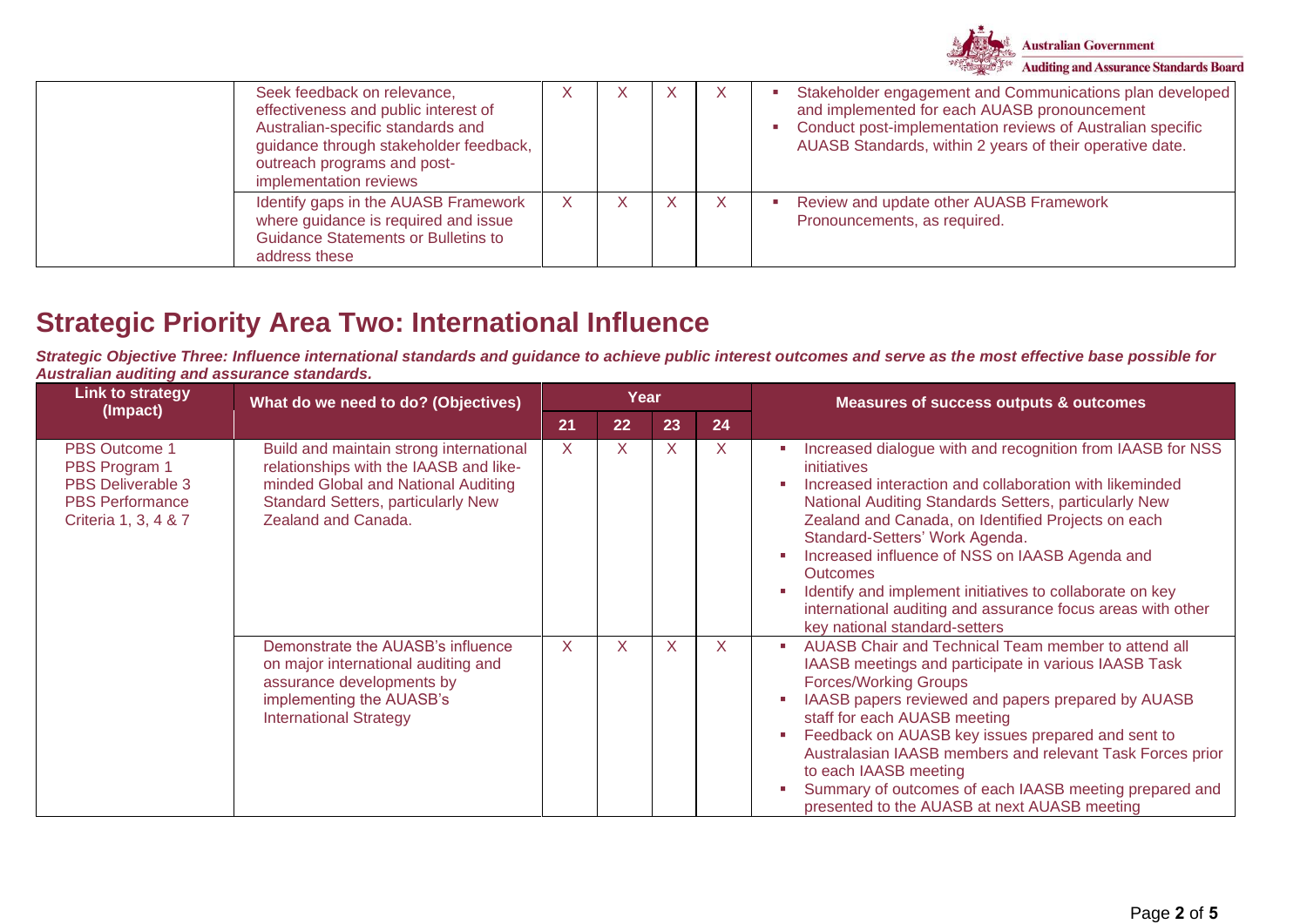

| Provide input to the international<br>standard setting process through<br>responding to international<br>pronouncements using input from<br>Australian stakeholders | X  | - A | X | X | Responses to each IAASB Exposure Draft or Discussion<br>Paper developed with appropriate AUASB input and sent to<br>the IAASB by the closing date<br><b>Engagement with Australian Stakeholders on all IAASB</b><br><b>Projects</b>                                                                                 |
|---------------------------------------------------------------------------------------------------------------------------------------------------------------------|----|-----|---|---|---------------------------------------------------------------------------------------------------------------------------------------------------------------------------------------------------------------------------------------------------------------------------------------------------------------------|
| Maintain harmonisation of auditing and<br>assurance standards in Australia and<br>New Zealand in accordance with<br>relevant agreements and protocols               | X. |     |   |   | Attend and contribute to NZAuASB meetings as required<br>Identification and prioritisation of joint AUASB/NZAuASB<br>projects, with AUASB and NZAuASB staff to ensure<br>appropriate levels of collaboration<br>AUASB/NZAuASB joint activities incorporated into each<br>board's respective technical work programs |

# **Strategic Priority Area Three: Audit Quality**

*Strategic Objective Four: In conjunction with the Financial Reporting Council, identify and implement initiatives designed to enhance Audit Quality in Australia.*

| <b>Link to strategy</b><br>(Impact)                                                                              | What do we need to do? (Objectives)                                                                                                                                                                |         | Year |    |         | <b>Measures of success outputs &amp; outcomes</b>                                                                                                                                                                                                                                                                                                                                                                                                             |
|------------------------------------------------------------------------------------------------------------------|----------------------------------------------------------------------------------------------------------------------------------------------------------------------------------------------------|---------|------|----|---------|---------------------------------------------------------------------------------------------------------------------------------------------------------------------------------------------------------------------------------------------------------------------------------------------------------------------------------------------------------------------------------------------------------------------------------------------------------------|
|                                                                                                                  |                                                                                                                                                                                                    | 21      | 22   | 23 | 24      |                                                                                                                                                                                                                                                                                                                                                                                                                                                               |
| <b>PBS Outcome 1</b><br>PBS Program 1<br><b>PBS Deliverable 7</b><br><b>PBS Performance</b><br>Criteria 3, 5 & 6 | With the FRC, devise and complete<br>activities to implement the FRC's Audit<br>Quality Action Plan and contribute to<br>improved audit quality outcomes in the<br>Australian auditing environment | $\sf X$ | X    | X  | $\sf X$ | AUASB contribute to the development of the FRC Audit Quality<br><b>Plan</b><br>All AUASB Audit Quality activities delivered as required by the<br><b>FRC Audit Quality Plan</b><br>AUASB staff to develop auditing and assurance related papers<br>for FRC meetings<br>Collaborate with FRC and other relevant stakeholders on<br>responses to the Parliamentary Joint Committee Inquiry on the<br>regulation of Auditing                                     |
|                                                                                                                  | Work with ASIC, the AASB, practitioners<br>and other stakeholders to identify and<br>address significant inspection findings<br>associated with accounting and auditing<br>standards               | X       | X    | X  | $\sf X$ | Undertake consultation with ASIC and practitioners to identify<br>areas which identify improvements needed to auditing<br>standards<br>Develop relevant guidance materials addressing common<br>inspection findings in key audit areas<br>Work with AASB to address accounting issues impacting audit<br>quality<br>Monitor and respond to any recommendations from the Joint<br>Parliamentary Inquiry on the regulation of Auditing relevant to<br>the AUASB |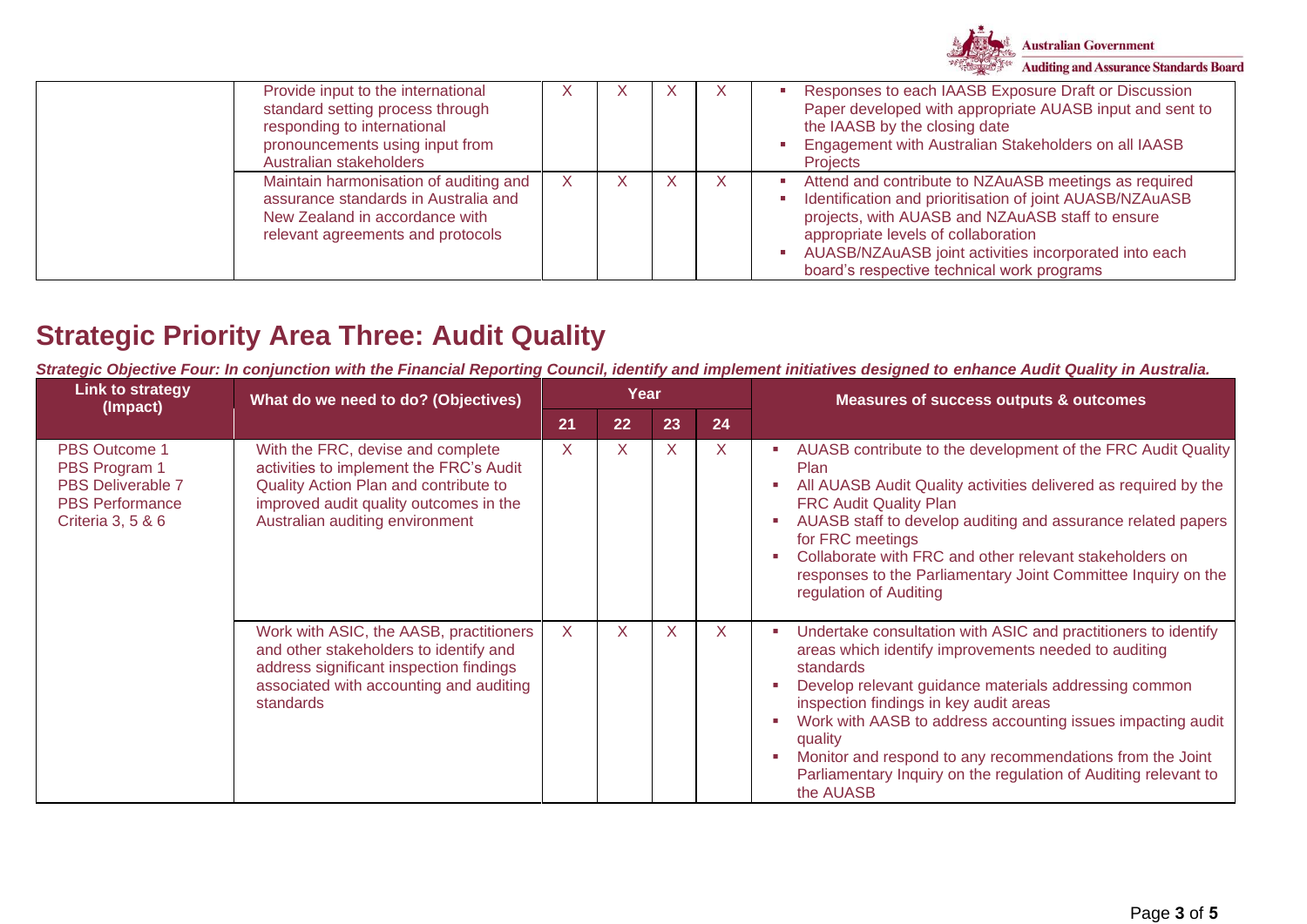

# **Strategic Priority Area Four: Thought Leadership**

*Strategic Objective Five: Demonstrate thought leadership through robust evidence-based research to inform strategic projects that address emerging areas of auditing and assurance.*

| <b>Link to strategy</b><br>(Impact)                                                                                    | What do we need to do? (Objectives)                                                                                                                                                                                                                                 |              | Year |              |              | <b>Measures of success outputs &amp; outcomes</b>                                                                                                                                                                                                                                                                                                                                                                                                                                      |
|------------------------------------------------------------------------------------------------------------------------|---------------------------------------------------------------------------------------------------------------------------------------------------------------------------------------------------------------------------------------------------------------------|--------------|------|--------------|--------------|----------------------------------------------------------------------------------------------------------------------------------------------------------------------------------------------------------------------------------------------------------------------------------------------------------------------------------------------------------------------------------------------------------------------------------------------------------------------------------------|
|                                                                                                                        |                                                                                                                                                                                                                                                                     | 21           | 22   | 23           | 24           |                                                                                                                                                                                                                                                                                                                                                                                                                                                                                        |
| <b>PBS Outcome 1</b><br>PBS Program 1<br><b>PBS Deliverable 5</b><br><b>PBS Performance</b><br>Criteria 3, 4, 5, 6 & 7 | Develop thought leadership and<br>implement strategic projects to improve<br>auditing and assurance practice in<br>priority areas such as Extended<br>External Reporting (EER), Audits of<br>Less Complex Entities (LCEs) and the<br>use of Technology in the Audit | $\mathsf{X}$ | X    | $\mathsf{X}$ | $\mathsf{X}$ | Project plans developed and 2021-22 outputs identified for<br>each strategic priority area<br>Develop and implement outreach and engagement plans with<br>subject matter experts and key stakeholders for each<br>strategic thought leadership project area<br>Regular updates provided to AUASB members at AUASB<br>meetings<br>AUASB board members or staff to publish articles or<br>publications on selected strategic thought leadership project<br>areas                         |
|                                                                                                                        | Support the development and<br>publishing of relevant and high-quality<br>auditing and assurance evidence-<br>based research in accordance with the<br><b>AUASB Evidence Informed Standard</b><br>Setting (EISS) Strategy                                           | $\mathsf{X}$ | X    | X            | $\mathsf{X}$ | Promote research opportunities in strategic thought<br>leadership projects through academic networks and<br>conferences in accordance with the EISS strategy<br>Work with AUASB Academic Scholars and other researchers<br>to develop relevant and timely research reports on AUASB<br>strategic thought leadership priority areas<br>Communicate benefits of EISS Strategy to, and encourage<br>broader participation from, academic community at<br>conferences and technical forums |

### **Strategic Priority Area Five: Frameworks**

*Strategic Objective Six: Partner with the AASB and others to reform the Australian external reporting and assurance frameworks.* 

| <b>Link to strategy</b><br>(Impact)                                                                                  | What do we need to do? (Objectives)                                                                                                                                             | Year |    |    |    | Measures of success outputs & outcomes                                                                                                                                                                                                                                                                                                                       |  |
|----------------------------------------------------------------------------------------------------------------------|---------------------------------------------------------------------------------------------------------------------------------------------------------------------------------|------|----|----|----|--------------------------------------------------------------------------------------------------------------------------------------------------------------------------------------------------------------------------------------------------------------------------------------------------------------------------------------------------------------|--|
|                                                                                                                      |                                                                                                                                                                                 | 21   | 22 | 23 | 24 |                                                                                                                                                                                                                                                                                                                                                              |  |
| <b>PBS Outcome 1</b><br>PBS Programs 1<br><b>PBS Deliverable 2</b><br><b>PBS Performance</b><br>Criteria 2, 3, 5 & 6 | Seek feedback on proposed changes<br>to assurance requirements to ensure<br>they are fit for the intended purpose<br>and support changes to the external<br>reporting framework |      |    |    |    | Publish and address findings from AUASB Consultation<br>Paper on the Audits of Less Complex Entities (LCEs),<br>including feedback to IAASB on proposed LCE standard<br>Engage with AASB and relevant stakeholders to determine<br>assurance issues related to changes to the external reporting<br>framework and support AASB project to define appropriate |  |